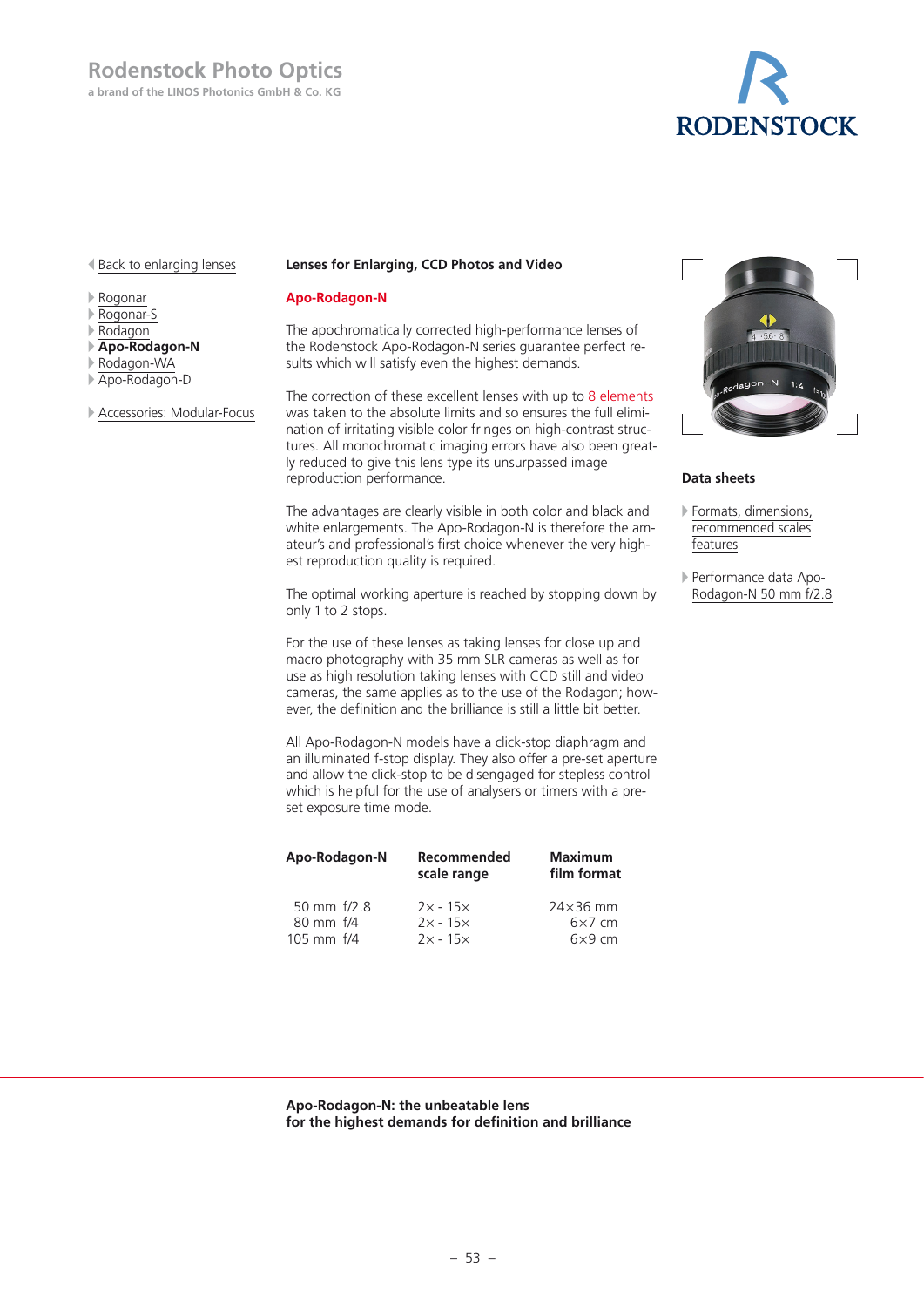# **Rodenstock Photo Optics**

**a brand of the LINOS Photonics GmbH & Co. KG**



| Apo-Rodagon-N                 |                 |           |                      |                                                                            |                             |                     |                      | Back to lens description |          |                              |           |
|-------------------------------|-----------------|-----------|----------------------|----------------------------------------------------------------------------|-----------------------------|---------------------|----------------------|--------------------------|----------|------------------------------|-----------|
| <b>Technical data</b><br>Lens | Maximum         | Scale     | aperture<br>Smallest | disable<br>Φ<br>ction<br>dops.<br>$\frac{\tilde{\Theta}}{\Theta}$<br>lick- | display<br>-stop<br>minated | Filter              | Flange focal         | Overall                  | Max.     | Screw                        | Flange to |
|                               | film format     | range     |                      | فع<br>م<br>$\cup$                                                          | $\equiv$                    | thread              | length $\frac{1}{2}$ | length                   | diameter | thread                       | rear edge |
| 50 mm f/2.8                   | $24\times36$ mm | $2 - 20x$ | 16                   |                                                                            | $\bullet$                   | M $40.5 \times 0.5$ | 46.0 mm              | 46.5 mm                  | 50.0 mm  | M $39x^{1/26}$               | 15.7 mm   |
| 80 mm f/4                     | $6\times7$ cm   | $2 - 15x$ | 22                   | $\bullet$<br>$\bullet$                                                     | $\bullet$                   | M 40.5×0.5          | 77.0 mm              | 43.0 mm                  | 50.0 mm  | M $39 \times \frac{1}{26}$ " | 12.2 mm   |
| 105 mm f/4                    | $6\times9$ cm   | $2 - 15x$ | 22                   | $\bullet$                                                                  | $\bullet$                   | M 40.5×0.5          | 99.1 mm              | 54.3 mm                  | 50.0 mm  | M $39x^{1/26}$               | 18.0 mm   |

1) Flange focal length at scale ∞